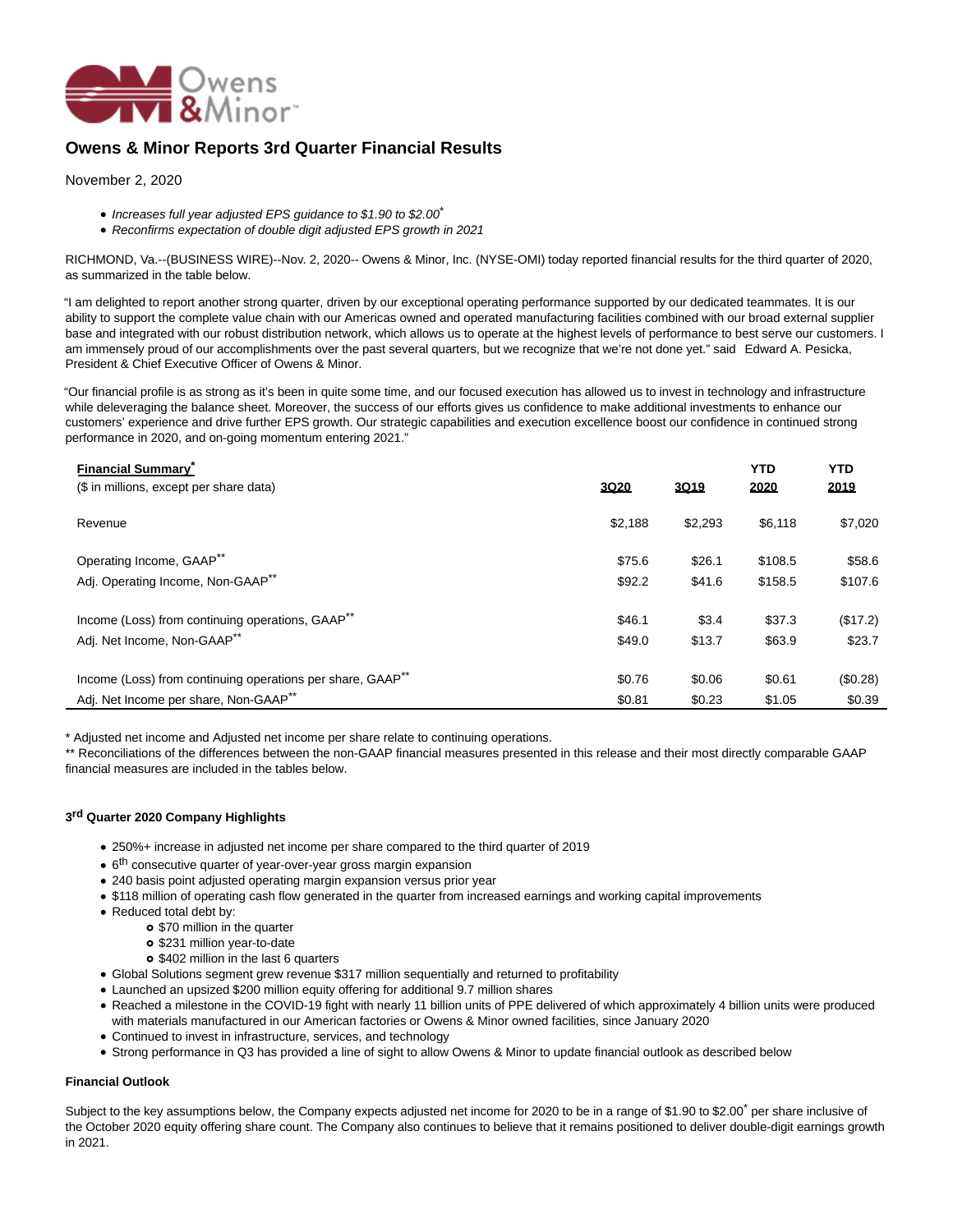Key assumptions supporting the Company's 2020 adjusted net income per share guidance:

- Impact of dilution on existing shares to the extent of \$0.05 per share
- Increase in PPE production capacity remains on schedule for the balance of 2020
- Elective procedures in Q4 remain flat to Q3 levels
- Foreign exchange expected to contribute \$0.06 of benefit for the full year

Although the Company does provide guidance for adjusted net income per share (which is a non-GAAP financial measure), it is not able to forecast the most directly comparable measure calculated and presented in accordance with GAAP without unreasonable effort. Certain elements of the composition of the GAAP amount are not predictable, making it impracticable for the Company to forecast. Such elements include, but are not limited to restructuring and acquisition charges. As a result, no GAAP guidance or reconciliation of the Company's adjusted net income per share guidance is provided. For the same reasons, the Company is unable to assess the probable significance of the unavailable information, which could have a potentially significant impact on its future GAAP financial results. The outlook is based on certain assumptions that are subject to the risk factors discussed in the Company's filings with the Securities and Exchange Commission ("SEC").

#### **Dividend Information**

The Board of Directors approved a fourth quarter 2020 dividend payment of \$0.0025 per share, payable on December 31, 2020, to shareholders of record as of December 15, 2020.

#### **Investor Conference Call for 3rd Quarter Financial Results**

Owens & Minor executives will host a conference call at 5:00 p.m. ET today, November 2, 2020, to discuss the results. Participants may access the call at 866-393-1604. The international dial-in number is 224-357-2191. A replay of the call will be available for one week by dialing 855-859-2056. The access code for the conference call, international dial-in and replay is 1948326. A webcast of the event will be available a[t www.owens-minor.com](https://cts.businesswire.com/ct/CT?id=smartlink&url=http%3A%2F%2Fwww.owens-minor.com&esheet=52318818&newsitemid=20201102005952&lan=en-US&anchor=www.owens-minor.com&index=1&md5=25596b534a9a4b6ad128a8cbbf793573) under the Investor Relations section.

#### **Safe Harbor**

This release is intended to be disclosure through methods reasonably designed to provide broad, non-exclusionary distribution to the public in compliance with the SEC's Fair Disclosure Regulation. This release contains certain ''forward-looking'' statements made pursuant to the Safe Harbor provisions of the Private Securities Litigation Reform Act of 1995. These statements include, but are not limited to, the statements in this release regarding our expectations with respect to our 2020 financial performance, earnings growth beyond 2020, the impact of COVID-19 on the Company's results and operations, as well as other statements related to the Company's expectations regarding the performance of its business and improvement of operational performance. Forward-looking statements involve known and unknown risks and uncertainties that may cause our actual results in future periods to differ materially from those projected or contemplated in the forward-looking statements. Investors should refer to Owens & Minor's Annual Report on Form 10-K for the year ended December 31, 2019, filed with the SEC including the sections captioned "Cautionary Note Regarding Forward-Looking Statements" and "Item 1A. Risk Factors," and subsequent annual reports on Form 10-K, quarterly reports on Form 10-Q and current reports on Form 8-K filed with or furnished to the SEC, for a discussion of certain known risk factors that could cause the Company's actual results to differ materially from its current estimates. These filings are available at [www.owens-minor.com.](https://cts.businesswire.com/ct/CT?id=smartlink&url=http%3A%2F%2Fwww.owens-minor.com&esheet=52318818&newsitemid=20201102005952&lan=en-US&anchor=www.owens-minor.com&index=2&md5=716cf8f6297a76a38afec53b81ac50ae) Given these risks and uncertainties, Owens & Minor can give no assurance that any forward-looking statements will, in fact, transpire and, therefore, cautions investors not to place undue reliance on them. Owens & Minor specifically disclaims any obligation to update or revise any forward-looking statements, whether as a result of new information, future developments or otherwise.

#### **About Owens & Minor**

Owens & Minor, Inc. (NYSE: OMI) is a global healthcare solutions company with integrated technologies, products, and services aligned to deliver significant and sustained value for healthcare providers and manufacturers across the continuum of care. With over 15,000 dedicated teammates serving healthcare industry customers in 70 countries, Owens & Minor helps to reduce total costs across the supply chain by optimizing episode and point-of-care performance, freeing up capital and clinical resources, and managing contracts to optimize financial performance. A FORTUNE 500 company, Owens & Minor was founded in 1882 in Richmond, Virginia, where it remains headquartered today. The Company has distribution, production, customer service and sales facilities located across the Asia Pacific region, Europe, Latin America, and North America. For more information about Owens & Minor, visi[t owens-minor.com,](http://owens-minor.com/) follow @Owens\_Minor on Twitter, and connect on LinkedIn at [www.linkedin.com/company](https://cts.businesswire.com/ct/CT?id=smartlink&url=http%3A%2F%2Fwww.linkedin.com%2Fcompany%2Fowens-%26-minor&esheet=52318818&newsitemid=20201102005952&lan=en-US&anchor=www.linkedin.com%2Fcompany%2Fowens-%26amp%3B-minor&index=3&md5=a5b6542f8024658373aac29355b0536c) /owens-&-minor.

#### **Owens & Minor, Inc.**

# **Consolidated Statements of Operations (unaudited)**

(dollars in thousands, except per share data)

|                                                       | Three Months Ended September 30, |           |    |           |  |  |
|-------------------------------------------------------|----------------------------------|-----------|----|-----------|--|--|
|                                                       | 2020                             |           |    | 2019      |  |  |
| Net revenue                                           | D                                | 2,187,928 | S. | 2,292,752 |  |  |
| Cost of goods sold                                    |                                  | 1,843,589 |    | 2,012,130 |  |  |
| Gross margin                                          |                                  | 344.339   |    | 280,622   |  |  |
| Distribution, selling and administrative expenses     |                                  | 262.538   |    | 248,661   |  |  |
| Acquisition-related and exit and realignment charges  |                                  | 6,382     |    | 4.522     |  |  |
| Other operating (income) expense, net                 |                                  | (134)     |    | 1,329     |  |  |
| Operating income                                      |                                  | 75.553    |    | 26.110    |  |  |
| Interest expense, net                                 |                                  | 20,975    |    | 24,050    |  |  |
| Other expense, net                                    |                                  | 1,093     |    | 550       |  |  |
| Income from continuing operations before income taxes |                                  | 53,485    |    | 1.510     |  |  |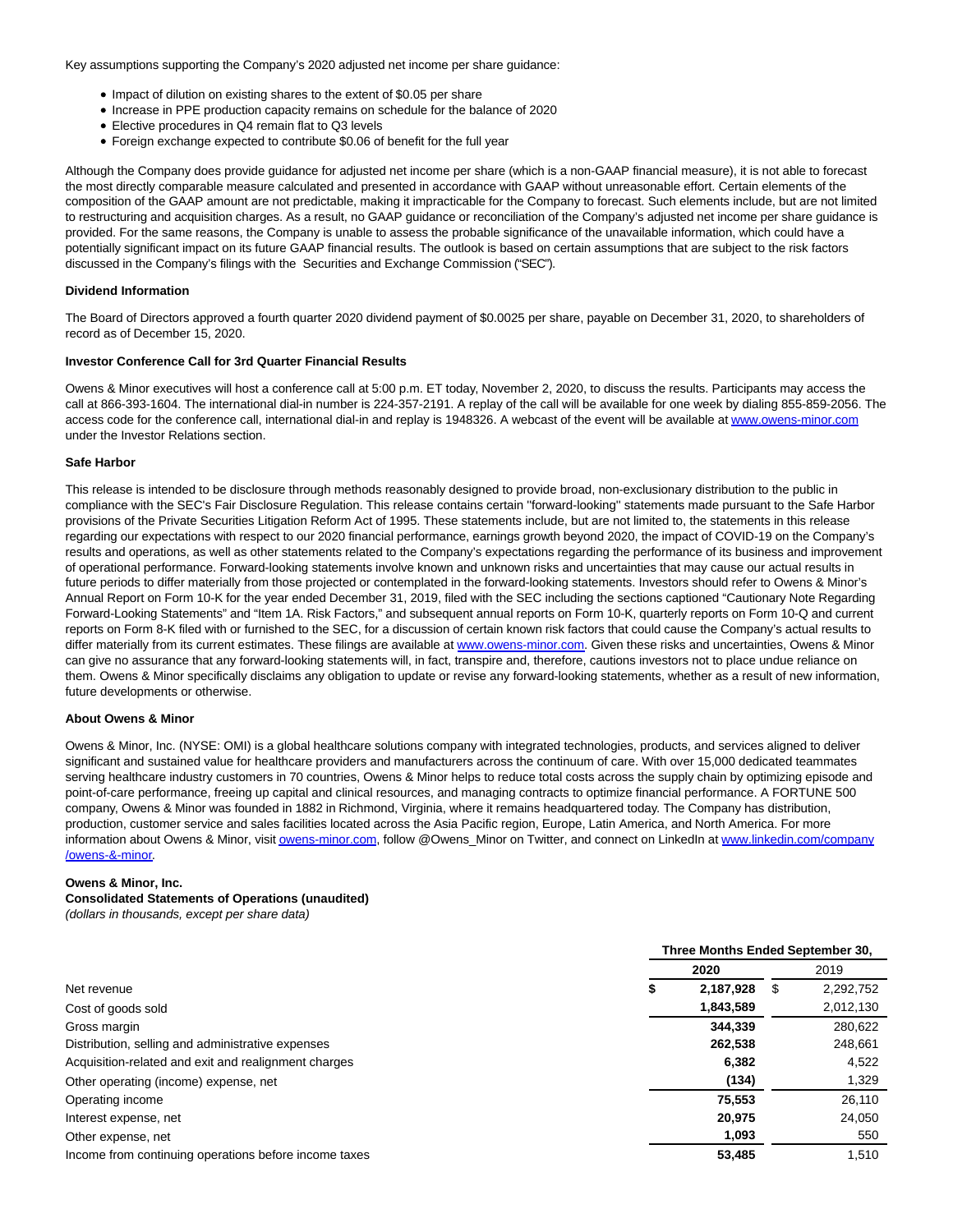| Income tax provision (benefit)                                                  | 7,404                           |    | (1, 910)  |
|---------------------------------------------------------------------------------|---------------------------------|----|-----------|
| Income from continuing operations, net of tax                                   | 46,081                          |    | 3,420     |
| Loss from discontinued operations, net of tax                                   |                                 |    | (2, 196)  |
| Net income                                                                      | 46,081                          | \$ | 1,224     |
| Income from continuing operations per common share: basic and diluted           | \$<br>0.76                      | S  | 0.06      |
| Loss from discontinued operations per common share: basic and diluted           |                                 |    | (0.04)    |
| Net income per common share: basic and diluted                                  | 0.76                            | \$ | 0.02      |
|                                                                                 | Nine Months Ended September 30, |    |           |
|                                                                                 | 2020                            |    | 2019      |
| Net revenue                                                                     | \$<br>6,118,340                 | \$ | 7,020,296 |
| Cost of goods sold                                                              | 5,236,035                       |    | 6,176,537 |
| Gross margin                                                                    | 882,305                         |    | 843,759   |
| Distribution, selling and administrative expenses                               | 758,320                         |    | 767,986   |
| Acquisition-related and exit and realignment charges                            | 18,500                          |    | 14,776    |
| Other operating (income) expense, net                                           | (3,020)                         |    | 2,385     |
| Operating income                                                                | 108,505                         |    | 58,612    |
| Interest expense, net                                                           | 65,923                          |    | 75,557    |
| Other expense, net                                                              | 1,387                           |    | 4,014     |
| Income (loss) from continuing operations before income taxes                    | 41,195                          |    | (20, 959) |
| Income tax provision (benefit)                                                  | 3,863                           |    | (3,726)   |
| Income (loss) from continuing operations, net of tax                            | 37,332                          |    | (17, 233) |
| Loss from discontinued operations, net of tax                                   | (58, 203)                       |    | (6, 115)  |
| Net loss                                                                        | \$<br>(20, 871)                 | \$ | (23, 348) |
| Income (loss) from continuing operations per common share: basic and diluted    | \$<br>0.61                      | \$ | (0.28)    |
| Loss from discontinued operations per common share: basic and diluted           | (0.95)                          |    | (0.11)    |
| Net loss per common share: basic and diluted                                    | (0.34)                          | \$ | (0.39)    |
| Owens & Minor, Inc.<br><b>Condensed Consolidated Balance Sheets (unaudited)</b> |                                 |    |           |

(dollars in thousands)

|                                                                                    | September 30, |           |    |                   |  |  |
|------------------------------------------------------------------------------------|---------------|-----------|----|-------------------|--|--|
|                                                                                    | 2020          |           |    | December 31, 2019 |  |  |
| <b>Assets</b>                                                                      |               |           |    |                   |  |  |
| <b>Current assets</b>                                                              |               |           |    |                   |  |  |
| Cash and cash equivalents                                                          | \$            | 77,256    | \$ | 67,030            |  |  |
| Accounts receivable, net of allowances of \$20,135 and \$21,015                    |               | 688,884   |    | 674,706           |  |  |
| Merchandise inventories                                                            |               | 1,095,410 |    | 1,146,192         |  |  |
| Other current assets                                                               |               | 235,983   |    | 79,372            |  |  |
| Current assets of discontinued operations                                          |               |           |    | 439,983           |  |  |
| <b>Total current assets</b>                                                        |               | 2,097,533 |    | 2,407,283         |  |  |
| Property and equipment, net of accumulated depreciation of \$273,403 and \$245,718 |               | 301,299   |    | 315,427           |  |  |
| Operating lease assets                                                             |               | 143,362   |    | 142,219           |  |  |
| Goodwill                                                                           |               | 390,395   |    | 393,181           |  |  |
| Intangible assets, net                                                             |               | 251,615   |    | 285,018           |  |  |
| Other assets, net                                                                  |               | 112,911   |    | 99,956            |  |  |
| <b>Total assets</b>                                                                |               | 3,297,115 | \$ | 3,643,084         |  |  |
| <b>Liabilities and equity</b>                                                      |               |           |    |                   |  |  |
| <b>Current liabilities</b>                                                         |               |           |    |                   |  |  |
| Accounts payable                                                                   | \$            | 946,116   | \$ | 808,035           |  |  |
| Accrued payroll and related liabilities                                            |               | 71,406    |    | 53,584            |  |  |
| Other current liabilities                                                          |               | 412,483   |    | 231,029           |  |  |
| Current liabilities of discontinued operations                                     |               |           |    | 323,511           |  |  |
| <b>Total current liabilities</b>                                                   |               | 1,430,005 |    | 1,416,159         |  |  |
| Long-term debt, excluding current portion                                          |               | 1,099,645 |    | 1,508,415         |  |  |
| Operating lease liabilities, excluding current portion                             |               | 120,025   |    | 117,080           |  |  |
| Deferred income taxes                                                              |               | 75,009    |    | 40,550            |  |  |
| Other liabilities                                                                  |               | 121,096   |    | 98,726            |  |  |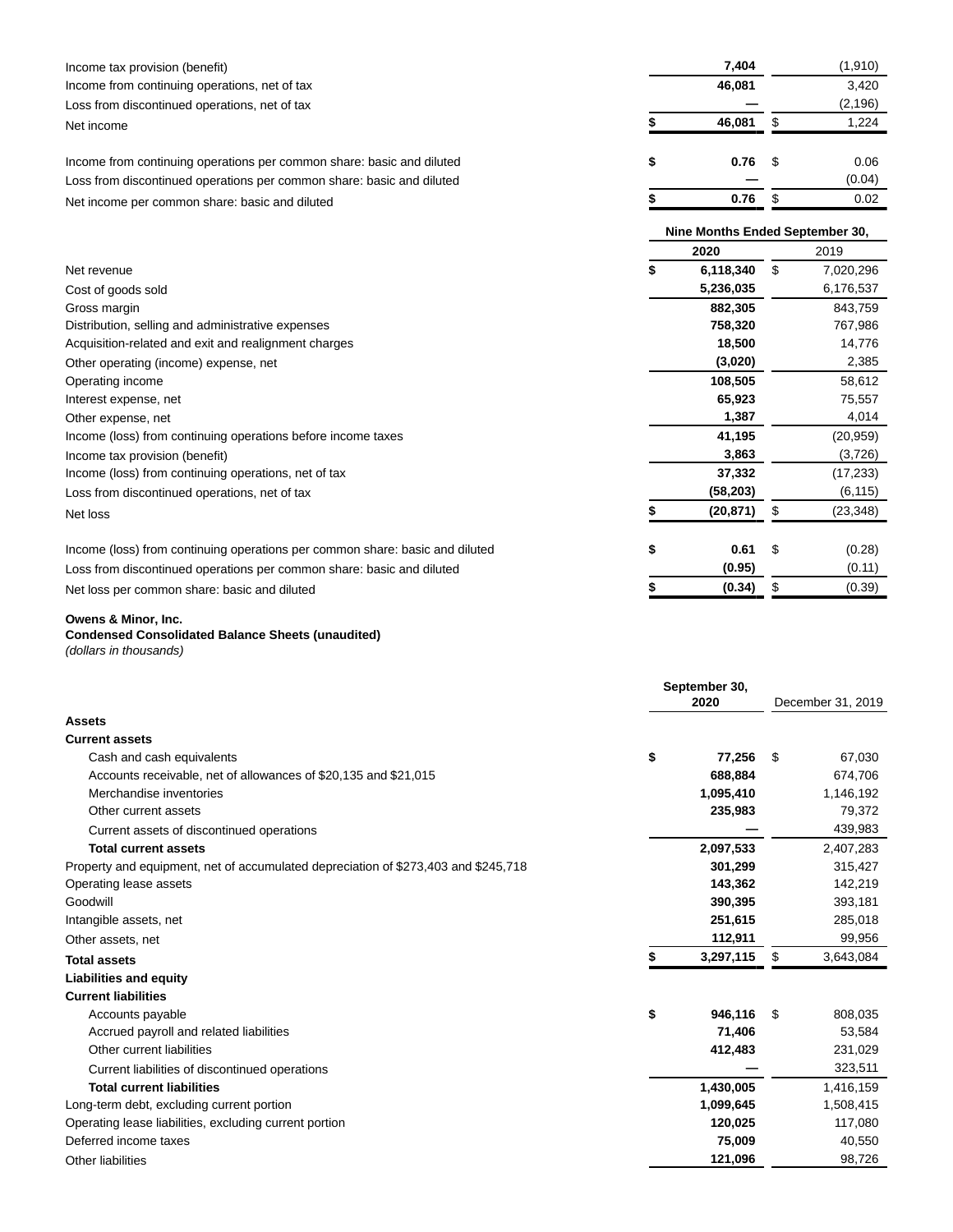| <b>Total liabilities</b>     | 2,845,780 | 3,180,930 |
|------------------------------|-----------|-----------|
| Total equity                 | 451,335   | 462,154   |
| Total liabilities and equity | 3.297.115 | 3,643,084 |

**Owens & Minor, Inc.**

## **Consolidated Statements of Cash Flows (unaudited)**

(dollars in thousands)

|                                                                             | Nine Months Ended September 30, |    |            |  |  |
|-----------------------------------------------------------------------------|---------------------------------|----|------------|--|--|
|                                                                             | 2020                            |    | 2019       |  |  |
| <b>Operating activities:</b>                                                |                                 |    |            |  |  |
| Net loss                                                                    | \$<br>(20, 871)                 | \$ | (23, 348)  |  |  |
| Adjustments to reconcile net loss to cash provided by operating activities: |                                 |    |            |  |  |
| Depreciation and amortization                                               | 69,494                          |    | 88,204     |  |  |
| Share-based compensation expense                                            | 15,275                          |    | 12,057     |  |  |
| Loss on divestiture                                                         | 65,472                          |    |            |  |  |
| Provision for losses on accounts receivable                                 | 9,583                           |    | 9,759      |  |  |
| Deferred income tax expense (benefit)                                       | 25,017                          |    | (11,989)   |  |  |
| Changes in operating lease right-of-use assets and lease liabilities        | (1, 328)                        |    | (1,280)    |  |  |
| Changes in operating assets and liabilities:                                |                                 |    |            |  |  |
| Accounts receivable                                                         | (20, 173)                       |    | 73,986     |  |  |
| Merchandise inventories                                                     | 52,605                          |    | 136,021    |  |  |
| Accounts payable                                                            | 136,156                         |    | (221, 381) |  |  |
| Net change in other assets and liabilities                                  | (69, 117)                       |    | 69,756     |  |  |
| Other, net                                                                  | 6,083                           |    | 7,320      |  |  |
| Cash provided by operating activities                                       | 268,196                         |    | 139,105    |  |  |
| <b>Investing activities:</b>                                                |                                 |    |            |  |  |
| Proceeds from divestiture                                                   | 133,000                         |    |            |  |  |
| Additions to property and equipment                                         | (21, 678)                       |    | (31, 224)  |  |  |
| Additions to computer software                                              | (4,702)                         |    | (6,928)    |  |  |
| Proceeds from sale of property and equipment                                | 178                             |    | 220        |  |  |
| Proceeds from cash surrender value of life insurance policies               | 6,032                           |    |            |  |  |
| Cash provided by (used for) investing activities                            | 112,830                         |    | (37, 932)  |  |  |
| <b>Financing activities:</b>                                                |                                 |    |            |  |  |
| Proceeds from issuance of debt                                              | 150,000                         |    |            |  |  |
| Repayments under revolving credit facility                                  | (107,900)                       |    | (36, 100)  |  |  |
| Repayments of debt                                                          | (270, 399)                      |    | (40, 700)  |  |  |
| Financing costs paid                                                        | (10, 367)                       |    | (4, 313)   |  |  |
| Cash dividends paid                                                         | (467)                           |    | (5,072)    |  |  |
| Other, net                                                                  | (5,822)                         |    | (3, 109)   |  |  |
| Cash used for financing activities                                          | (244, 955)                      |    | (89, 294)  |  |  |
| Effect of exchange rate changes on cash and cash equivalents                | 6,721                           |    | (2, 243)   |  |  |
| Net increase in cash, cash equivalents and restricted cash                  | 142,792                         |    | 9,636      |  |  |
| Cash, cash equivalents and restricted cash at beginning of period           | 84,687                          |    | 103,367    |  |  |
| Cash, cash equivalents and restricted cash at end of period (1)             | 227,479                         | \$ | 113,003    |  |  |
| Supplemental disclosure of cash flow information:                           |                                 |    |            |  |  |
| Income taxes received, net of payments                                      | (1,892)                         | \$ | (12,085)   |  |  |
| Interest paid                                                               | \$<br>61,271                    | \$ | 76,470     |  |  |

(1) Restricted cash as of September 30, 2020 represents \$133.9 million held in a designated account as required by the Fifth Amendment to the Credit Agreement, which stipulates that the cash held within this account is to be used to repay the 2021 Notes or the Term Loans; and \$16.3 million held in an escrow account as required by the Centers for Medicare & Medicaid Services (CMS) in conjunction with the Bundled Payments for Care Improvement (BPCI) Advanced Program.

# **Owens & Minor, Inc.**

**Summary Segment Information (unaudited)** (dollars in thousands)

| Three Months Ended September 30, |              |  |  |  |  |  |  |  |  |
|----------------------------------|--------------|--|--|--|--|--|--|--|--|
| 2020                             | 2019         |  |  |  |  |  |  |  |  |
| % of                             | % of         |  |  |  |  |  |  |  |  |
| consolidated                     | consolidated |  |  |  |  |  |  |  |  |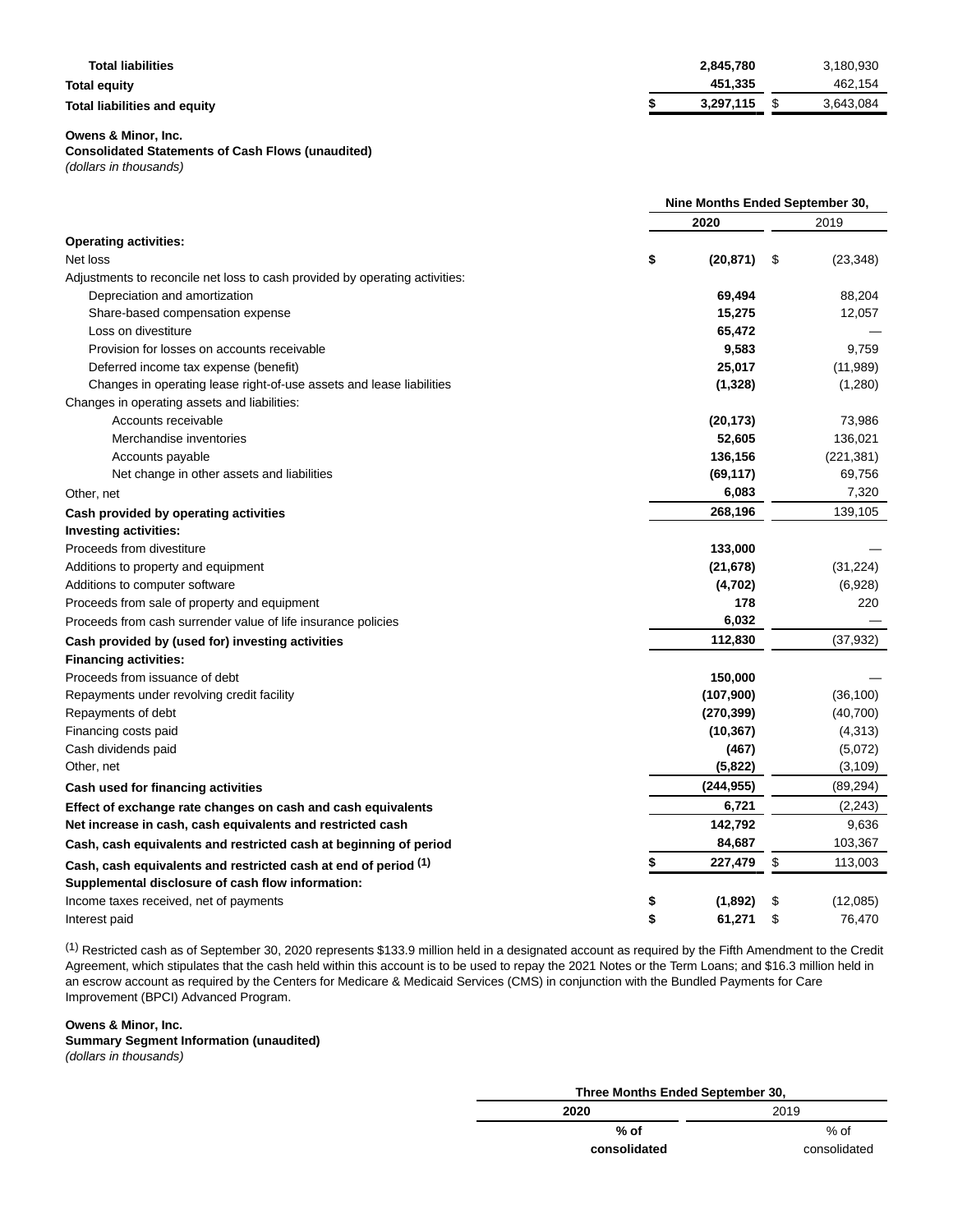|                                                      | Amount          | net revenue  | Amount          | net revenue  |
|------------------------------------------------------|-----------------|--------------|-----------------|--------------|
| Net revenue:                                         |                 |              |                 |              |
| Segment net revenue                                  |                 |              |                 |              |
| <b>Global Solutions</b>                              | \$<br>1,865,182 | 85.24% \$    | 2,047,379       | 89.30%       |
| <b>Global Products</b>                               | 473,797         | 21.66%       | 359,835         | 15.69%       |
| Total segment net revenue                            | 2,338,979       |              | 2,407,214       |              |
| Inter-segment revenue                                |                 |              |                 |              |
| <b>Global Products</b>                               | (151, 051)      | (6.90)%      | (114, 462)      | (4.99)%      |
| Total inter-segment revenue                          | (151, 051)      |              | (114, 462)      |              |
| Consolidated net revenue                             | 2,187,928       | 100.00%      | \$<br>2,292,752 | 100.00%      |
|                                                      |                 | % of segment |                 | % of segment |
| <b>Operating income:</b>                             |                 | net revenue  |                 | net revenue  |
| <b>Global Solutions</b>                              | \$<br>10,972    | $0.59\%$ \$  | 24,916          | 1.22%        |
| <b>Global Products</b>                               | 89,923          | 18.98%       | 16,897          | 4.70%        |
| Inter-segment eliminations                           | (8,718)         |              | (243)           |              |
| Intangible amortization                              | (10, 242)       |              | (10, 614)       |              |
| Acquisition-related and exit and realignment charges | (6, 382)        |              | (4, 522)        |              |
| Other <sup>(1)</sup>                                 |                 |              | (324)           |              |
| Consolidated operating income                        | 75,553          | 3.45%        | \$<br>26,110    | 1.14%        |
| Depreciation and amortization:                       |                 |              |                 |              |
| <b>Global Solutions</b>                              | \$<br>9,572     |              | \$<br>11,477    |              |
| <b>Global Products</b>                               | 11,118          |              | 13,128          |              |
| Discontinued operations                              |                 |              | 4,697           |              |
| Consolidated depreciation and amortization           | 20,690          |              | 29,302          |              |
| <b>Capital expenditures:</b>                         |                 |              |                 |              |
| <b>Global Solutions</b>                              | \$<br>3,582     |              | \$<br>2,743     |              |
| <b>Global Products</b>                               | 10,656          |              | 6,791           |              |
| Discontinued operations                              |                 |              | 3,087           |              |
| Consolidated capital expenditures                    | \$<br>14,238    |              | \$<br>12,621    |              |

 $^{(1)}$  2019 included interest cost and net actuarial losses related to the U.S. Retirement Plan as well as Software as a Service (SaaS) implementation costs associated with the upgrading of our global IT platforms in connection with the redesign of our global information system strategy.

# **Owens & Minor, Inc.**

# **Summary Segment Information (unaudited)**

(dollars in thousands)

|                             | Nine Months Ended September 30, |           |                                       |    |           |                                       |  |  |  |
|-----------------------------|---------------------------------|-----------|---------------------------------------|----|-----------|---------------------------------------|--|--|--|
|                             |                                 | 2020      |                                       |    |           | 2019                                  |  |  |  |
|                             |                                 | Amount    | $%$ of<br>consolidated<br>net revenue |    | Amount    | $%$ of<br>consolidated<br>net revenue |  |  |  |
| Net revenue:                |                                 |           |                                       |    |           |                                       |  |  |  |
| <b>Global Solutions</b>     | \$                              | 5,261,415 | 86.00% \$                             |    | 6,305,448 | 89.82%                                |  |  |  |
| <b>Global Products</b>      |                                 | 1,235,391 | 20.19%                                |    | 1,070,808 | 15.25%                                |  |  |  |
| Total segment net revenue   |                                 | 6,496,806 |                                       |    | 7,376,256 |                                       |  |  |  |
| Inter-segment revenue       |                                 |           |                                       |    |           |                                       |  |  |  |
| <b>Global Products</b>      |                                 | (378,466) | (6.19)%                               |    | (355,960) | (5.07)%                               |  |  |  |
| Total inter-segment revenue |                                 | (378,466) |                                       |    | (355,960) |                                       |  |  |  |
| Consolidated net revenue    |                                 | 6,118,340 | 100.00%                               | \$ | 7,020,296 | 100.00%                               |  |  |  |
| Operating income:           |                                 |           | % of segment<br>net revenue           |    |           | % of segment<br>net revenue           |  |  |  |
| <b>Global Solutions</b>     | \$                              | 8,522     | $0.16\%$ \$                           |    | 64,292    | 1.02%                                 |  |  |  |
| <b>Global Products</b>      |                                 | 160,268   | 12.97%                                |    | 42,570    | 3.98%                                 |  |  |  |
| Inter-segment eliminations  |                                 | (10, 322) |                                       |    | 774       |                                       |  |  |  |
| Intangible amortization     |                                 | (31, 463) |                                       |    | (33,395)  |                                       |  |  |  |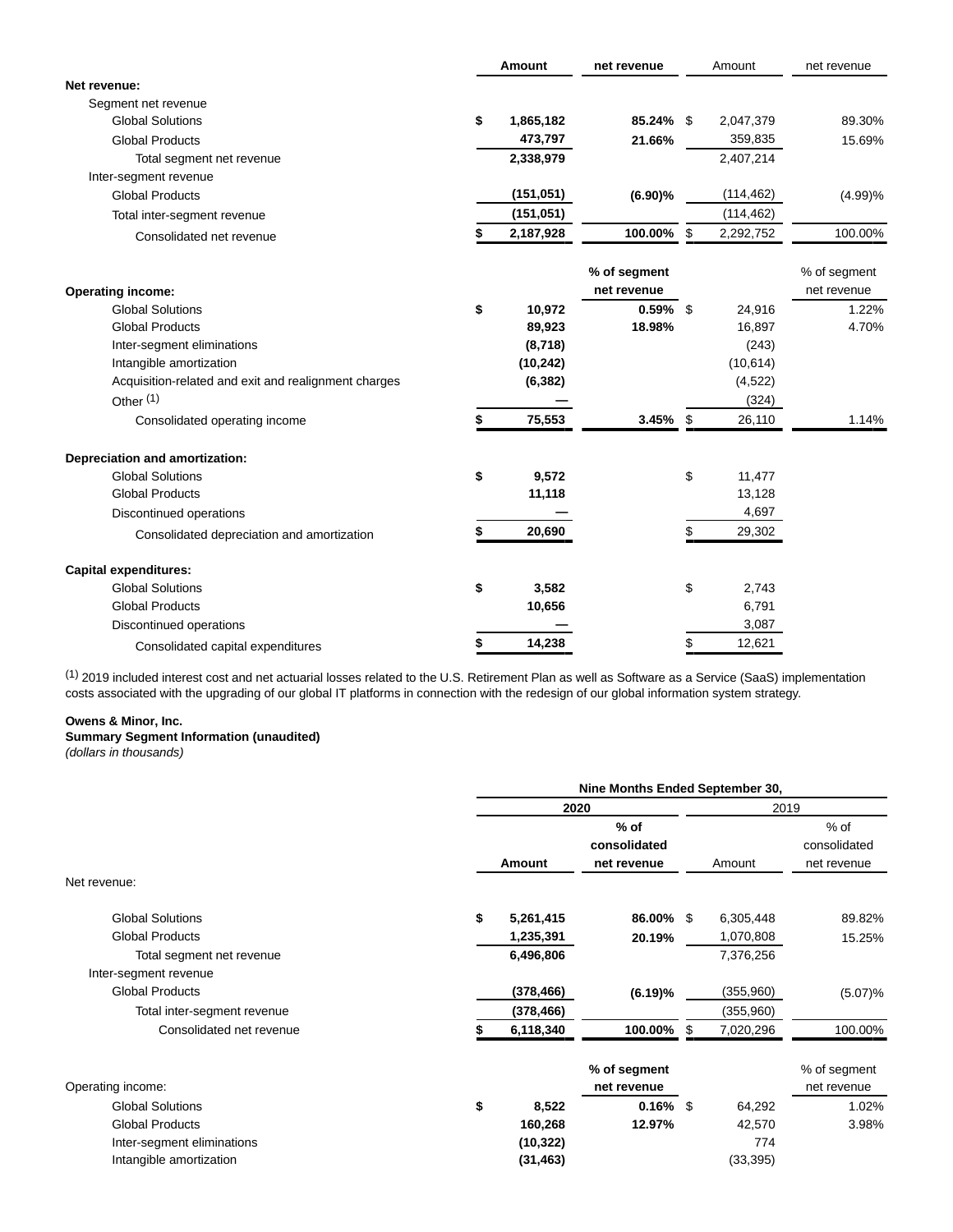| Acquisition-related and exit and realignment charges<br>Other $(1)$ | (18,500)     |             | (14, 776)<br>(853) |       |
|---------------------------------------------------------------------|--------------|-------------|--------------------|-------|
| Consolidated operating income                                       | 108,505      | $1.77\%$ \$ | 58,612             | 0.83% |
| Depreciation and amortization:                                      |              |             |                    |       |
| <b>Global Solutions</b>                                             | \$<br>31,273 |             | \$<br>31,756       |       |
| <b>Global Products</b>                                              | 38,221       |             | 40,982             |       |
| Discontinued operations                                             |              |             | 15,466             |       |
| Consolidated depreciation and amortization                          | 69,494       |             | 88,204             |       |
| Capital expenditures:                                               |              |             |                    |       |
| <b>Global Solutions</b>                                             | \$<br>7,545  |             | \$<br>7,280        |       |
| <b>Global Products</b>                                              | 15,808       |             | 13,574             |       |
| Discontinued operations                                             | 3,027        |             | 17,298             |       |
| Consolidated capital expenditures                                   | 26,380       |             | 38,152             |       |

(1) 2019 included interest cost and net actuarial losses related to the U.S. Retirement Plan as well as Software as a Service (SaaS) implementation costs associated with the upgrading of our global IT platforms in connection with the redesign of our global information system strategy.

### **Owens & Minor, Inc.**

# **Net Income (Loss) per Common Share (unaudited)**

(dollars in thousands, except per share data)

|                                               | <b>Three Months Ended September</b><br>30. |        |    |          |     | <b>Nine Months Ended</b><br>September 30, |      |           |
|-----------------------------------------------|--------------------------------------------|--------|----|----------|-----|-------------------------------------------|------|-----------|
| (in thousands, except per share data)         |                                            | 2020   |    | 2019     |     | 2020                                      |      | 2019      |
| Weighted average shares outstanding - basic   |                                            | 60,786 |    | 60,030   |     | 60,983                                    |      | 60,498    |
| Dilutive shares                               |                                            | 137    |    |          |     |                                           |      |           |
| Weighted average shares outstanding - diluted |                                            | 60,923 |    | 60,030   |     | 60,983                                    |      | 60,498    |
| Income (loss) from continuing operations      | \$                                         | 46.081 | \$ | 3,420    | S.  | 37,332                                    | S    | (17, 233) |
| Basic and diluted per share                   | \$                                         | 0.76   | \$ | 0.06     | - 5 | 0.61                                      | \$   | (0.28)    |
| Loss from discontinued operations             | \$                                         |        | \$ | (2, 196) | \$  | (58, 203)                                 | \$   | (6, 115)  |
| Basic and diluted per share                   | \$                                         | — \$   |    | (0.04)   | \$  | (0.95)                                    | \$   | (0.11)    |
| Net income (loss)                             | \$                                         | 46,081 |    | 1,224    | £.  | (20,871)                                  | \$   | (23, 348) |
| Basic and diluted per share                   |                                            | 0.76   | S  | 0.02     |     | (0.34)                                    | - \$ | (0.39)    |

## **Owens & Minor, Inc. GAAP/Non-GAAP Reconciliations (unaudited)**

The following table provides a reconciliation of reported operating income and income (loss) from continuing operations to non-GAAP measures used by management.

|                                                                     |    | <b>Three Months Ended September</b> |      |         |      |                                 |      |           |
|---------------------------------------------------------------------|----|-------------------------------------|------|---------|------|---------------------------------|------|-----------|
|                                                                     |    |                                     | 30.  |         |      | Nine Months Ended September 30, |      |           |
| (Dollars in thousands except per share data)                        |    | 2020                                | 2019 |         | 2020 |                                 | 2019 |           |
| Operating income, as reported (GAAP)                                | æ. | 75,553                              | \$   | 26,110  | \$   | 108,505                         | \$   | 58,612    |
| Intangible amortization (1)                                         |    | 10,242                              |      | 10,614  |      | 31,463                          |      | 33,395    |
| Acquisition-related and exit and realignment charges <sup>(2)</sup> |    | 6,382                               |      | 4,522   |      | 18,500                          |      | 14,776    |
| Software as a Service implementation costs (3)                      |    |                                     |      | 1,058   |      |                                 |      | 3,049     |
| Other $(4)$                                                         |    |                                     |      | (735)   |      |                                 |      | (2, 197)  |
| Operating income, adjusted (non-GAAP) (Adjusted Operated Income) \$ |    | 92,177                              | \$   | 41,569  | \$   | 158.468                         | \$.  | 107,635   |
| Operating income as a percent of revenue (GAAP)                     |    | 3.45%                               |      | 1.14%   |      | 1.77%                           |      | 0.83%     |
| Adjusted operating income as a percent of revenue (non-GAAP)        |    | 4.21%                               |      | 1.81%   |      | 2.59%                           |      | 1.53%     |
| Income (loss) from continuing operations, as reported (GAAP)        | \$ | 46,081                              | \$   | 3,420   | \$   | 37,332                          | \$   | (17, 233) |
| Intangible amortization (1)                                         |    | 10,242                              |      | 10,614  |      | 31,463                          |      | 33,395    |
| Income tax expense (benefit) $(7)$                                  |    | (4,787)                             |      | (3,918) |      | (7, 819)                        |      | (7, 773)  |
| Acquisition-related and exit and realignment charges <sup>(2)</sup> |    | 6,382                               |      | 4,522   |      | 18,500                          |      | 14,776    |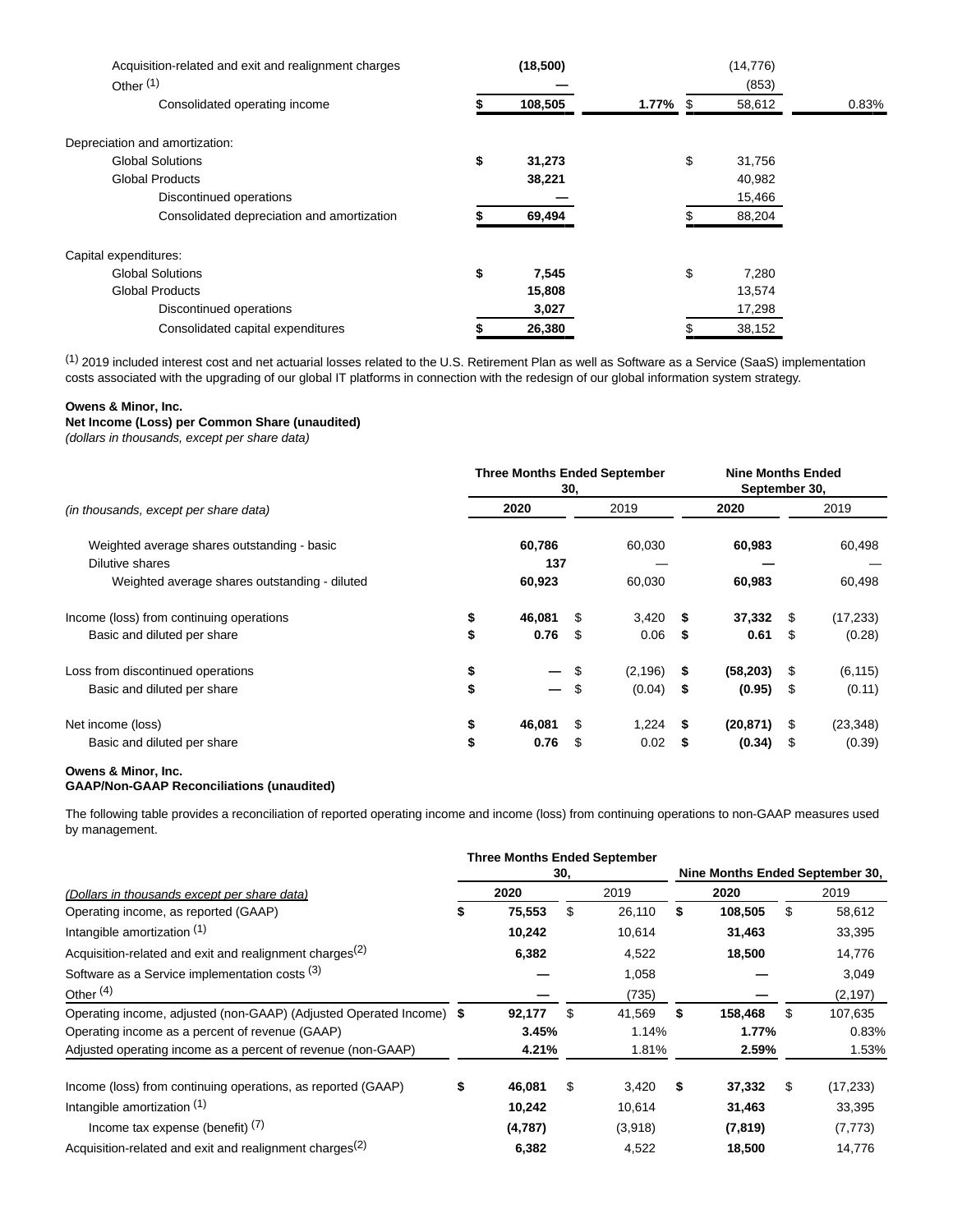| Income tax expense (benefit) $(7)$                                                                |   | (2,983)  | (1,524)      | (4, 598)     | (3,203)      |
|---------------------------------------------------------------------------------------------------|---|----------|--------------|--------------|--------------|
| Software as a Service implementation costs (3)                                                    |   |          | 1,058        |              | 3,049        |
| Income tax expense (benefit) $(7)$                                                                |   |          | (348)        |              | (701)        |
| (Gain) loss on extinguishment and modification of debt (5)                                        |   | 308      | (185)        | 2,580        | 1,818        |
| Income tax expense (benefit) $(7)$                                                                |   | (144)    | 66           | (641)        | (458)        |
| Other <sup>(4)</sup>                                                                              |   | 573      |              | (1,758)      |              |
| Income tax expense (benefit) $(7)$                                                                |   | (267)    |              | 437          |              |
| Tax adjustment (6)                                                                                |   | (6, 427) |              | (11, 613)    |              |
| Income from continuing operations, adjusted (non-GAAP) (Adjusted<br>Net Income)                   |   | 48,978   | \$<br>13,705 | \$<br>63,883 | \$<br>23,670 |
| Income (loss) from continuing operations per diluted common share,<br>as reported (GAAP)          | S | 0.76     | \$<br>0.06   | \$<br>0.61   | \$<br>(0.28) |
| Intangible amortization (1)                                                                       |   | 0.09     | 0.11         | 0.39         | 0.42         |
| Acquisition-related and exit and realignment charges <sup>(2)</sup>                               |   | 0.06     | 0.05         | 0.23         | 0.19         |
| Software as a Service implementation costs (3)                                                    |   |          | 0.01         |              | 0.04         |
| (Gain) loss on extinguishment and modification of debt (5)                                        |   |          |              | 0.03         | 0.02         |
| Other $(4)$                                                                                       |   | 0.01     |              | (0.02)       |              |
| Tax adjustment (6)                                                                                |   | (0.11)   |              | (0.19)       |              |
| Income from continuing operations per diluted common share,<br>adjusted (non-GAAP) (Adjusted EPS) |   | 0.81     | \$<br>0.23   | \$<br>1.05   | \$<br>0.39   |

## **Owens & Minor, Inc. GAAP/Non-GAAP Reconciliations (unaudited), continued**

The following items have been excluded in our non-GAAP financial measures:

 $<sup>(1)</sup>$  Intangible amortization includes amortization of intangible assets established during purchase accounting for business combinations. These</sup> amounts are highly dependent on the size and frequency of acquisitions and are being excluded to allow for a more consistent comparison with forecasted, current and historical results and the results of our peers.

 $^{(2)}$  Acquisition-related charges were \$0.8 million and \$8.9 million for the three and nine months ended September 30, 2020, compared to \$3.5 million and \$11.4 million for the same periods of 2019. Acquisition-related charges in 2020 and 2019 consist primarily of transition costs for the Halyard acquisition. Exit and realignment charges were \$5.6 million and \$9.6 million for the three and nine months ended September 30, 2020, compared to \$1.0 million and \$3.4 million for the same periods of 2019. Exit and realignment charges in 2020 were associated with severance from reduction in force, restructuring charges related to our client engagement center, and other costs related to the reorganization of the U.S. commercial, operations and executive teams. Exit and realignment charges in 2019 were associated with severance costs, the establishment of our client engagement center, and IT restructuring charges.

(3) Software as a Service (SaaS) implementation costs were associated with significant global IT platforms in connection with the redesign of our global information system strategy.

(4) Other includes interest costs and net actuarial losses related to the U.S. Retirement Plan of \$0.6 million and \$1.7 million for the three and nine months ended September 30, 2020, respectively, and gain from the surrender of company-owned life insurance policies of \$(3.5) million for the nine months ended September 30, 2020.

 $<sup>(5)</sup>$  (Gain) loss on extinguishment and modification of debt includes third party fees of \$0.3 million and \$3.3 million for the three and nine months ended</sup> September 30, 2020, respectively, and the write-off of deferred financing costs of \$2.4 million for the nine months ended September 30, 2020, which was offset by a (gain) on extinguishment of debt related to the partial repurchase of our 2021 and 2024 Notes of \$(3.1) million for nine months ended September 30, 2020. (Gain) loss on extinguishment and modification of debt includes a (gain) on extinguishment of debt related to the partial repurchase of our 2021 Notes of \$(0.2) million for the three months and nine months ended September 30, 2019 and includes the write-off of deferred financing costs associated with the revolving credit facility as a result of the Fourth Amendment to the Credit Agreement in February 2019 of \$2.0 million for the nine months ended September 30, 2019.

 $(6)$  Includes a tax adjustment associated with the estimated benefits under the Tax Cuts and Jobs Act and the Coronavirus Aid, Relief, and Economic Security (CARES) Act.

 $(7)$  These charges have been tax effected in the preceding table by determining the income tax rate depending on the amount of charges incurred in different tax jurisdictions and the deductibility of those charges for income tax purposes.

## **Use of Non-GAAP Measures**

This earnings release contains financial measures that are not calculated in accordance with U.S. generally accepted accounting principles ("GAAP"). In general, the measures exclude items and charges that (i) management does not believe reflect Owens & Minor, Inc.'s (the "Company") core business and relate more to strategic, multi-year corporate activities; or (ii) relate to activities or actions that may have occurred over multiple or in prior periods without predictable trends. Management uses these non-GAAP financial measures internally to evaluate the Company's performance, evaluate the balance sheet, engage in financial and operational planning and determine incentive compensation.